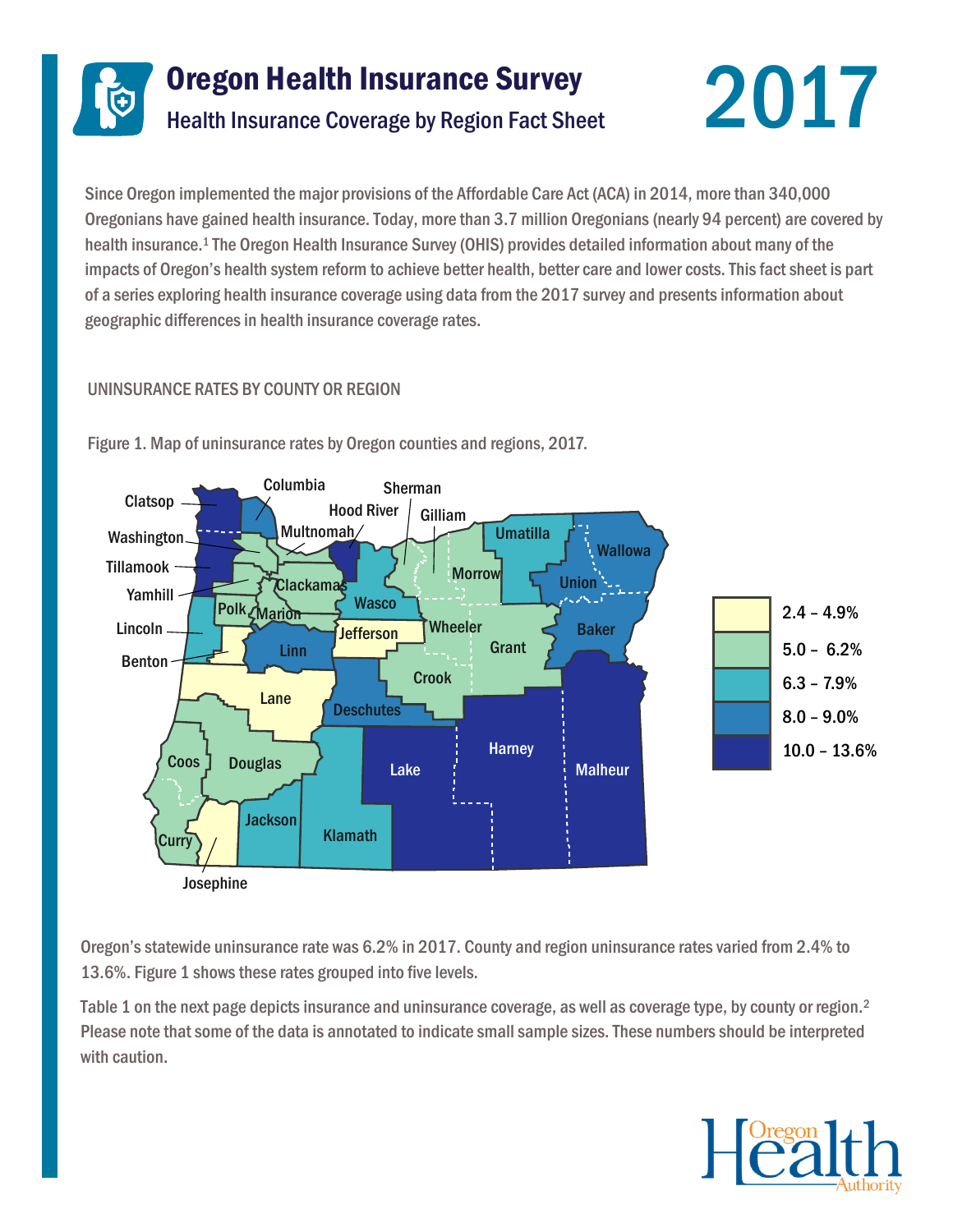Table 1. Health insurance coverage types and rates by Oregon counties and regions, 2017.

| <b>Region</b>     | <b>Insured</b> | <b>Group</b> | Individual     | <b>OHP</b> | <b>Medicare</b> | <b>Uninsured</b> |
|-------------------|----------------|--------------|----------------|------------|-----------------|------------------|
| <b>STATEWIDE</b>  | 93.8%          | 47.5%        | 5.2%           | 26.0%      | 15.1%           | 6.2%             |
| Benton            | 97.6%          | 57.7%        | 8.3%           | 19.8%      | 11.7%           | $^{\sim}$ 2.4%   |
| <b>Clackamas</b>  | 94.1%          | 53.6%        | 6.5%           | 18.0%      | 16.0%           | 5.9%             |
| Columbia          | 92.0%          | 46.4%        | $^{\sim}$ 4.7% | 24.9%      | 16.0%           | 8.0%             |
| <b>Deschutes</b>  | 91.2%          | 42.1%        | 7.5%           | 24.7%      | 16.9%           | 8.8%             |
| <b>Douglas</b>    | 94.1%          | 39.4%        | 3.3%           | 31.7%      | 19.6%           | 5.9%             |
| <b>Hood River</b> | 86.4%          | 34.2%        | 11.5%          | 27.9%      | 12.8%           | 13.6%            |
| Jackson           | 93.5%          | 37.9%        | 4.6%           | 32.5%      | 18.6%           | 6.5%             |
| Jefferson         | 96.9%          | 38.8%        | 5.4%           | 40.6%      | 12.2%           | $^{\sim}3.1\%$   |
| Josephine         | 96.7%          | 31.0%        | 5.1%           | 35.6%      | 24.9%           | 3.3%             |
| Klamath           | 93.2%          | 44.5%        | $^{\sim}3.1\%$ | 26.8%      | 18.9%           | 6.8%             |
| Lane              | 95.8%          | 44.6%        | 5.6%           | 28.3%      | 17.4%           | 4.2%             |
| Lincoln           | 92.7%          | 33.8%        | 6.9%           | 33.6%      | 18.3%           | 7.3%             |
| Linn              | 91.3%          | 41.1%        | 4.6%           | 27.8%      | 17.8%           | 8.7%             |
| <b>Marion</b>     | 93.9%          | 44.9%        | 3.4%           | 31.8%      | 13.8%           | 6.1%             |
| Multnomah         | 93.8%          | 50.7%        | 5.8%           | 26.0%      | 11.3%           | 6.2%             |
| Polk              | 93.9%          | 49.5%        | 4.6%           | 26.4%      | 13.4%           | 6.1%             |
| <b>Umatilla</b>   | 93.2%          | 43.7%        | 5.1%           | 29.9%      | 14.5%           | 6.8%             |
| Wasco             | 93.6%          | 38.7%        | 6.2%           | 35.0%      | 13.7%           | 6.4%             |
| Washington        | 94.4%          | 61.1%        | 3.9%           | 17.8%      | 11.6%           | 5.6%             |
| Yamhill           | 94.5%          | 46.3%        | 6.7%           | 24.9%      | 16.6%           | $^{\sim}$ 5.5%   |
| North Central*    | 94.3%          | 39.7%        | 5.6%           | 25.2%      | 23.9%           | 5.7%             |
| Northeast *       | 91.0%          | 41.0%        | 6.5%           | 27.6%      | 15.8%           | 9.0%             |
| Northwest*        | 89.6%          | 36.6%        | 6.4%           | 27.3%      | 19.3%           | 10.4%            |
| Southeast *       | 89.5%          | 34.6%        | 3.3%           | 38.4%      | 13.2%           | 10.5%            |
| Southwest*        | 94.4%          | 33.8%        | 4.0%           | 34.9%      | 21.7%           | 5.6%             |

\* Multiple counties in this region. Please see Table 6 on page 5 for region definitions.

^ There were very few responses in this group; interpret findings with great caution.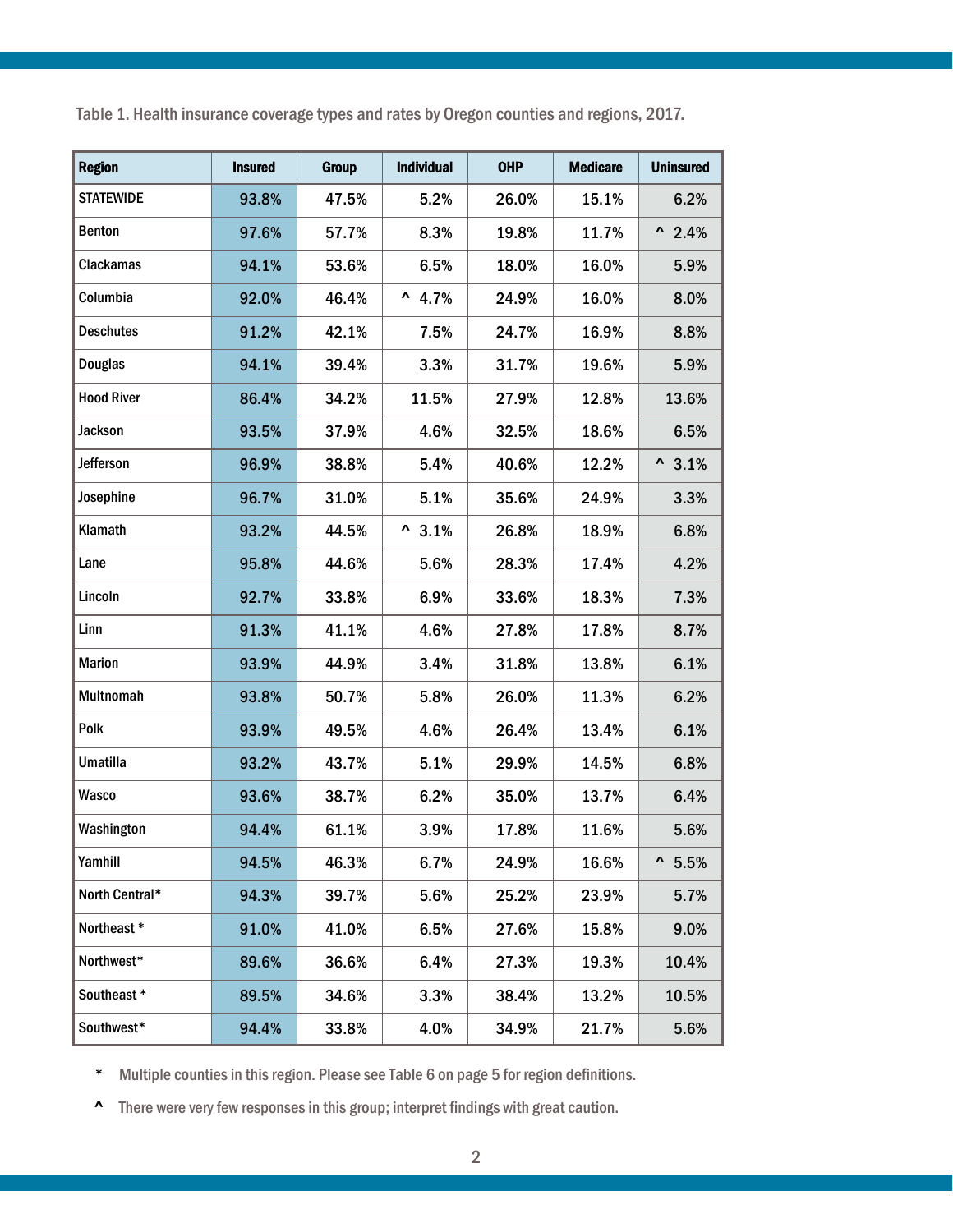## RURAL, URBAN, AND FRONTIER HEALTH INSURANCE COVERAGE

Table 2 shows the distribution of coverage types within each geographic setting. For example, 30.8% of people who live in a frontier area have OHP compared with 23.7% of people who live in an urban area. People who live in frontier areas are more likely to have OHP than people who live in urban areas.

As shown in Table 2, health insurance coverage was similar between urban and rural parts of the state (94.2% and 93.5%), but much lower in frontier areas (89.0%).

Uninsurance was highest in frontier areas at 11.0%, nearly double the uninsurance rate in urban areas (5.8%). Individual market insurance coverage was similar in all areas. Group coverage was highest in urban areas and lowest in frontier areas. OHP coverage was higher in frontier and rural areas, and lowest in urban areas. Medicare coverage varied from a low of 13.2% in the urban areas, to a high of 18.4% in rural areas.

According to 2017 OHIS data, statewide, 2.1% of Oregonians live in frontier areas, 35.1% in rural areas, and

### SETTING BY COVERAGE TYPE

Table 3 shows the geographic distribution of Oregonians within a coverage type. For example, 68.6% of people with Group coverage live in an urban area while 54.9% of people with Medicare live in an urban area. People with group coverage are more likely to live in an urban area than are people with Medicare.

Table 3 displays another way to look at geographic setting data which takes into account the relative populations of frontier, rural and urban Oregon. Among people with health insurance, 2.0% live in a frontier area, 35.0% live in a rural area, and 63.1% live in an urban area. Comparatively, among people without health insurance, 3.7% live in a frontier area, 37.2% live in a rural area, and 59.1% live in an urban area.

Table 2. Within regional setting, the percentage with each type of health coverage. Uninsurance was highest among Oregonians who lived in frontier areas.

|                 | <b>Insured</b> | <b>Group</b> | <b>Individual</b> | <b>OHP</b> | <b>Medicare</b> | <b>Uninsured</b> | <b>TOTAL</b> |
|-----------------|----------------|--------------|-------------------|------------|-----------------|------------------|--------------|
| <b>Frontier</b> | 89.0%          | 37.2%        | 4.9%              | 30.8%      | 16.2%           | 11.0%            | 100%         |
| Rural           | 93.5%          | 40.4%        | 5.0%              | 29.7%      | 18.4%           | 6.5%             | 100%         |
| Urban           | 94.2%          | 51.9%        | 5.4%              | 23.7%      | 13.2%           | 5.8%             | 100%         |
|                 |                |              |                   |            |                 |                  |              |

62.8% in urban areas. This represents 82,250 people in frontier, 1,402,500 in rural, and 2,508,400 people in urban areas.

The frontier, rural, and urban designations in this report use the OHSU Office of Rural Health's method.<sup>3</sup> They define a frontier area as counties with six or fewer people per square mile and a rural area as a geographic region 10 or more miles from a population center of 40,000 people or more. Zip codes were coded as frontier, rural or urban based on these definitions.

Table 3. Within each type of health coverage, the percent in frontier, rural, or urban areas.

Among the uninsured, 59.1% lived in an urban area.

|                 | <b>Frontier</b> | <b>Rural</b> | Urban | <b>TOTAL</b> |
|-----------------|-----------------|--------------|-------|--------------|
| <b>Insured</b>  | 2.0%            | 35.0%        | 63.1% | 100%         |
| Group           | 1.6%            | 29.8%        | 68.6% | 100%         |
| Individual      | 1.9%            | 33.6%        | 64.5% | 100%         |
| <b>OHP</b>      | 2.4%            | 40.1%        | 57.5% | 100%         |
| <b>Medicare</b> | 2.2%            | 42.9%        | 54.9% | 100%         |
| Uninsured       | 3.7%            | 37.2%        | 59.1% | 100%         |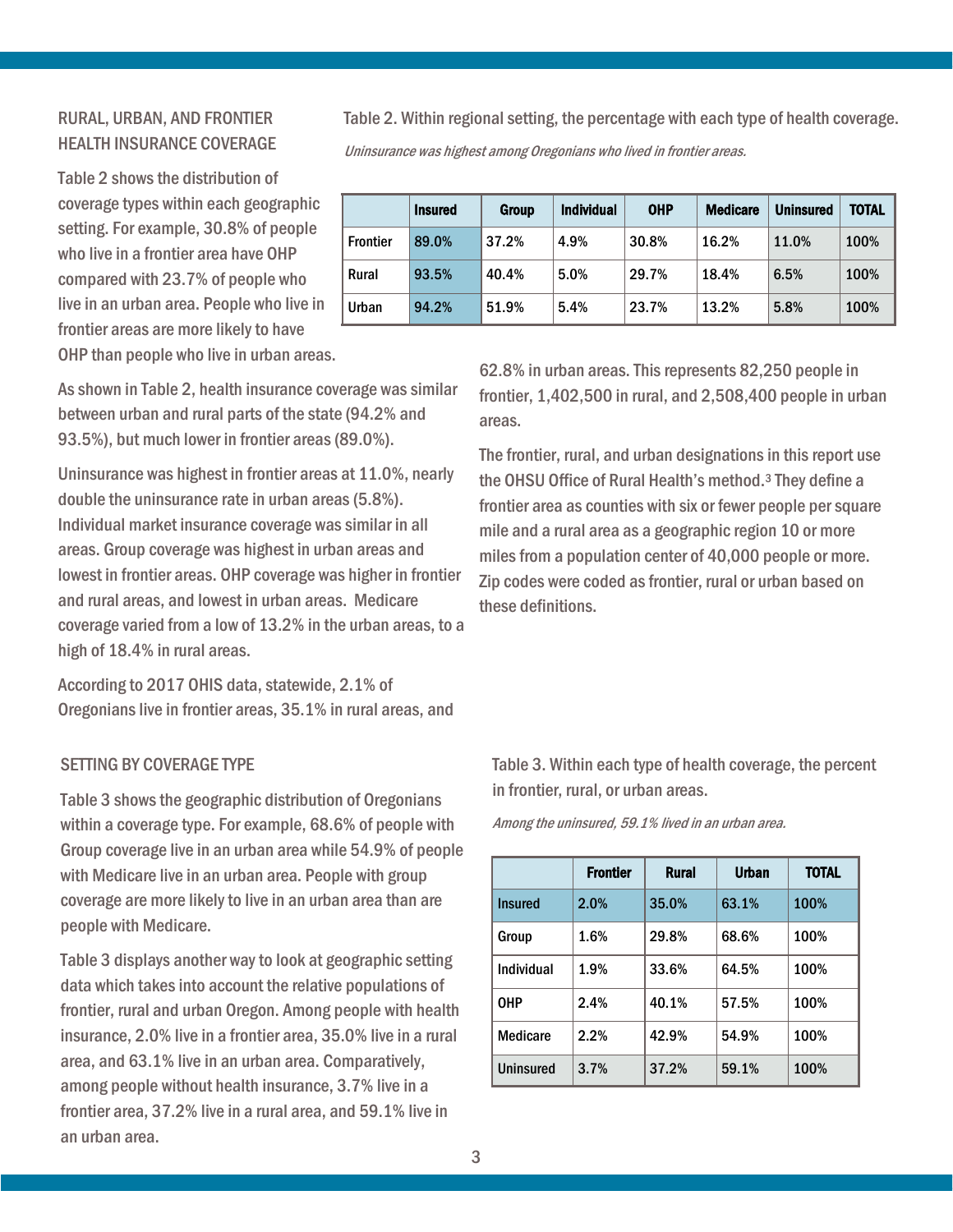### UNINSURANCE RATES BY REGION OVER TIME

Between 2011 and 2017, the statewide uninsurance rate dropped from 14.6% to 6.2%. The largest changes were between 2013 and 2015 for statewide and regional uninsurance rates. These rate decreases correspond to increased health insurance coverage after implementation of the Affordable Care Act in 2014.

Between 2015 and 2017, some regional uninsurance rates decreased while others increased. Importantly, OHIS is not a longitudinal study tracking coverage of individual people over time. Rather, it is a cross-sectional study with updates every two years. Demographic, policy, and survey methodology factors can impact the differences in these rates.<sup>4</sup>

Table 4. Multiple county regions, 2011-2017.

| <b>Region</b>                    | <b>Counties</b>                                                                  |
|----------------------------------|----------------------------------------------------------------------------------|
| <b>Northeast</b>                 | Baker, Umatilla, Union, Wallowa                                                  |
| <b>Hood River Valley</b>         | Crook, Gilliam, Grant, Hood River, Jefferson,<br>Morrow, Sherman, Wasco, Wheeler |
| Southeast                        | Harney, Klamath, Lake, Malheur                                                   |
| <b>Northwest</b>                 | Clatsop, Columbia, Lincoln, Tillamook                                            |
| Southern Willamette Valley       | Benton, Linn                                                                     |
| Southwest                        | Coos, Curry, Josephine                                                           |
| <b>Western Willamette Valley</b> | Polk, Yamhill                                                                    |

Table 5. OHIS uninsurance rates by Oregon counties and regions, 2011-2017.

| <b>Region</b>               | 2011  | 2013  | 2015 | 2017 | <b>Trend lines</b> |
|-----------------------------|-------|-------|------|------|--------------------|
| <b>STATEWIDE</b>            | 14.6% | 14.5% | 5.3% | 6.2% |                    |
| <b>Clackamas</b>            | 9.8%  | 9.2%  | 3.1% | 5.9% |                    |
| <b>Deschutes</b>            | 15.5% | 17.6% | 5.0% | 8.8% |                    |
| <b>Douglas</b>              | 16.9% | 17.0% | 4.9% | 5.9% |                    |
| <b>Jackson</b>              | 19.1% | 17.7% | 7.6% | 6.5% |                    |
| Lane                        | 16.1% | 14.5% | 4.3% | 4.2% |                    |
| <b>Marion</b>               | 16.9% | 15.7% | 6.2% | 6.1% |                    |
| <b>Multnomah</b>            | 17.6% | 16.2% | 5.5% | 6.2% |                    |
| Washington                  | 13.2% | 12.6% | 3.6% | 5.6% |                    |
| <b>Hood River Valley*</b>   | 16.0% | 18.6% | 6.0% | 6.9% |                    |
| Northeast*                  | 20.9% | 15.4% | 6.1% | 7.7% |                    |
| Northwest*                  | 16.8% | 19.0% | 5.1% | 8.7% |                    |
| Southeast*                  | 18.1% | 16.7% | 7.2% | 8.3% |                    |
| Southern Willamette Valley* | 13.5% | 12.4% | 7.1% | 6.1% |                    |
| Southwest*                  | 19.2% | 17.5% | 6.6% | 4.5% |                    |
| Western Willamette Valley*  | 12.8% | 12.6% | 7.6% | 5.8% |                    |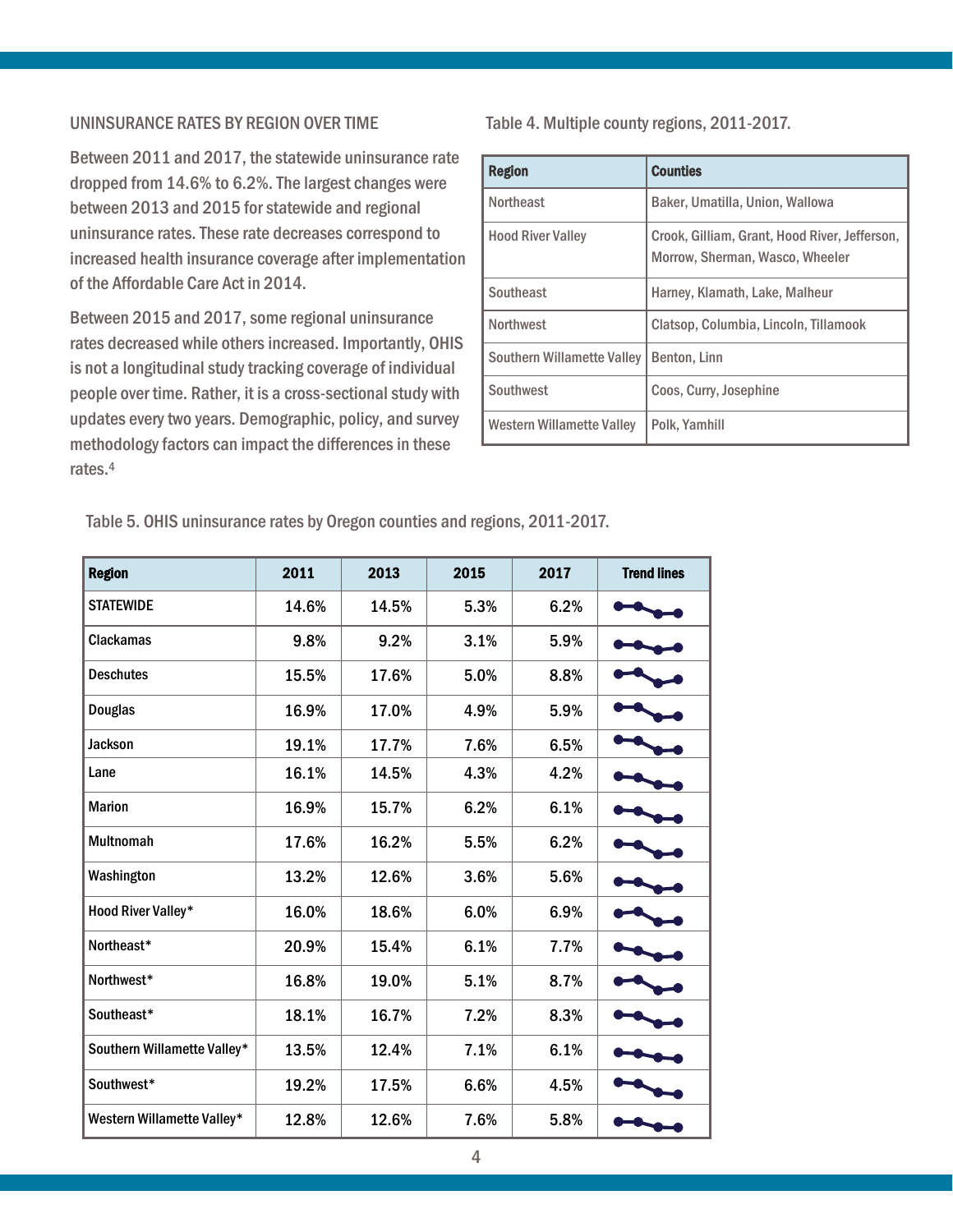### CHANGES TO OHIS REGIONS IN 2017

In 2017, the regions used with OHIS data were adjusted to be more representative across the state. Between 2015 and 2017, the number of regions increased from 15 to 25. The number of single county regions increased from eight in 2015 to 20 in 2017. Conversely, the number of counties in multiple county regions decreased from 28 to 16 in 2017. See Table 4 on page 4 for a list of OHIS multi-county regions 2011–2015.

By changing our methodology to increase geographic representation, we can now provide rates for more single counties than in previous years. In 2015, 73% of Oregonians were represented in single county regions compared with 93% in 2017.

All 2017 regions fall within the boundaries of previous OHIS regions lines. The data

from 2017 can be collapsed into previous regions and compared with prior data years. A table with uninsurance rates by region from all data years is available in Table 5.

The map at right (Figure 2) shows the 2017 OHIS regions. The five multiple county regions have dashed lines to show county boundaries within the regions.

Four the regions are three or fewer counties, and one region, the North Central region, is comprised of six counties. See Table 6 for a list of counties in multiple county regions available with 2017 OHIS data.

#### Figure 2. OHIS 2017 new regions with county lines marked.

More than half of Oregon counties are reported individually in 2017 compared to less than a quarter of counties in 2015 (22% vs 56%).



#### Table 6. Multiple county regions, 2017.

| <b>Region</b>        | <b>Counties</b>                                    |
|----------------------|----------------------------------------------------|
| <b>Northwest</b>     | Clatsop, Tillamook                                 |
| Southwest            | Coos, Curry                                        |
| <b>North Central</b> | Crook, Gilliam, Grant, Morrow,<br>Sherman, Wheeler |
| <b>Northeast</b>     | <b>Baker, Union, Wallowa</b>                       |
| Southeast            | Harney, Lake, Malheur                              |